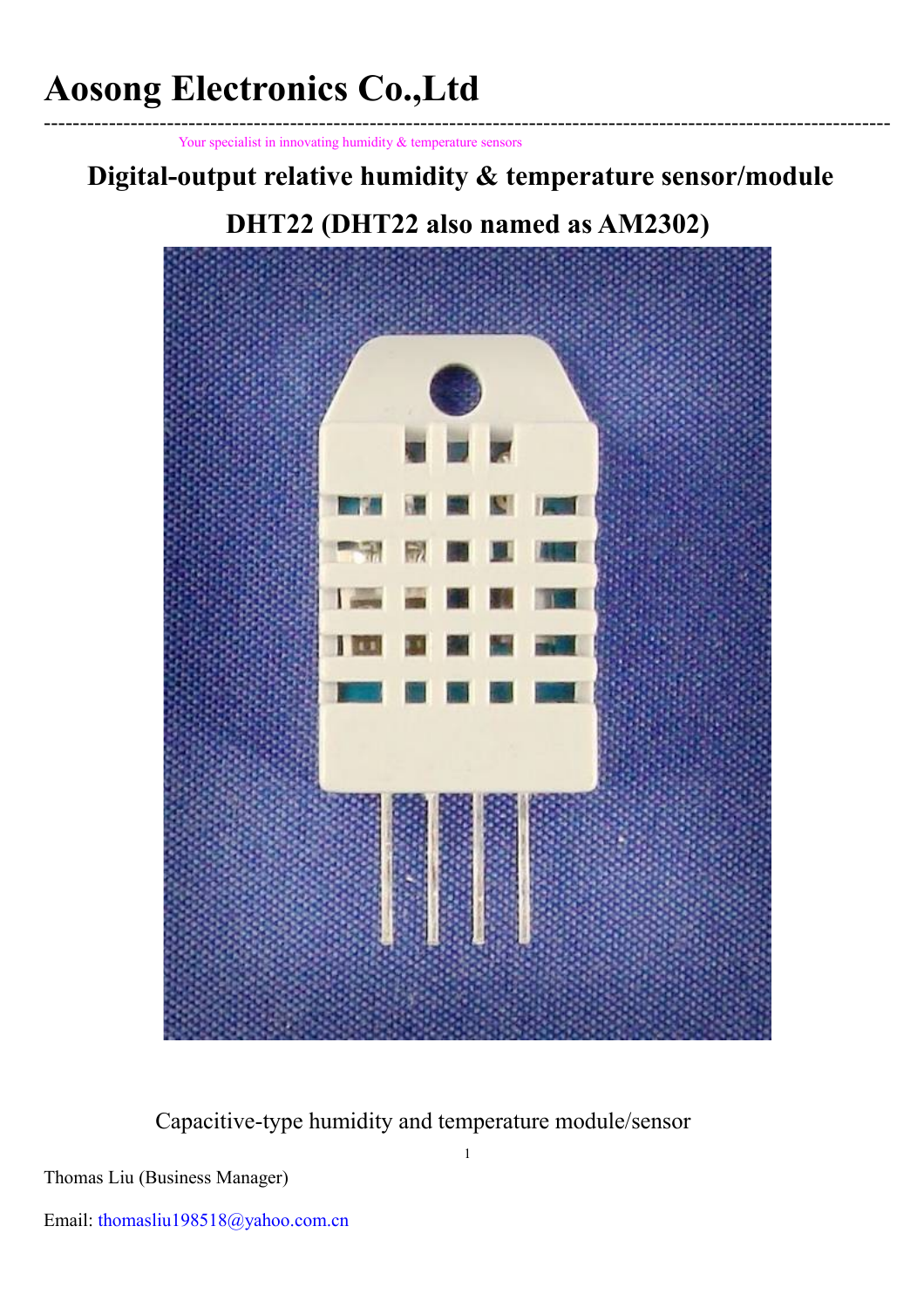--------------------------------------------------------------------------------------------------------------------- Your specialist in innovating humidity & temperature sensors

- 1. Feature & Application:
- \* Full range temperature compensated \* Relative humidity and temperature measurement
- \* Calibrated digital signal \*Outstanding long-term stability \*Extra components not needed
- \* Long transmission distance \* Low power consumption \*4 pins packaged and fully interchangeable

### **2. Description:**

DHT22 output calibrated digital signal. It utilizes exclusive digital-signal-collecting-technique and humidity sensing technology, assuring its reliability and stability.Its sensing elements is connected with 8-bit single-chip computer.

Every sensor of this model is temperature compensated and calibrated in accurate calibration chamber and the calibration-coefficient is saved in type of programme in OTP memory, when the sensor is detecting, it will cite coefficient from memory.

Small size  $\&$  low consumption  $\&$  long transmission distance(20m) enable DHT22 to be suited in all kinds of harsh application occasions.

Single-row packaged with four pins, making the connection very convenient.

### **3. Technical Specification:**

| Model                     | DHT22                                                           |  |  |  |  |
|---------------------------|-----------------------------------------------------------------|--|--|--|--|
| Power supply              | 3.3-6V DC                                                       |  |  |  |  |
| Output signal             | digital signal via single-bus                                   |  |  |  |  |
| Sensing element           | Polymer capacitor                                               |  |  |  |  |
| Operating range           | humidity 0-100%RH;<br>temperature -40~80Celsius                 |  |  |  |  |
| Accuracy                  | humidity $+2\%RH(Max +5\%RH)$ ; temperature $\leq +0.5C$ elsius |  |  |  |  |
| Resolution or sensitivity | humidity 0.1%RH;<br>temperature 0.1 Celsius                     |  |  |  |  |
| Repeatability             | humidity $+$ -1%RH;<br>temperature $+-0.2C$ elsius              |  |  |  |  |
| Humidity hysteresis       | $+ -0.3\%RH$                                                    |  |  |  |  |
| Long-term Stability       | $+$ -0.5%RH/year                                                |  |  |  |  |
| Sensing period            | Average: 2s                                                     |  |  |  |  |
| Interchangeability        | fully interchangeable                                           |  |  |  |  |
| Dimensions                | small size $14*18*5.5$ mm;<br>big size 22*28*5mm                |  |  |  |  |

### **4. Dimensions: (unit----mm)**

### **1) Small size dimensions: (unit----mm)**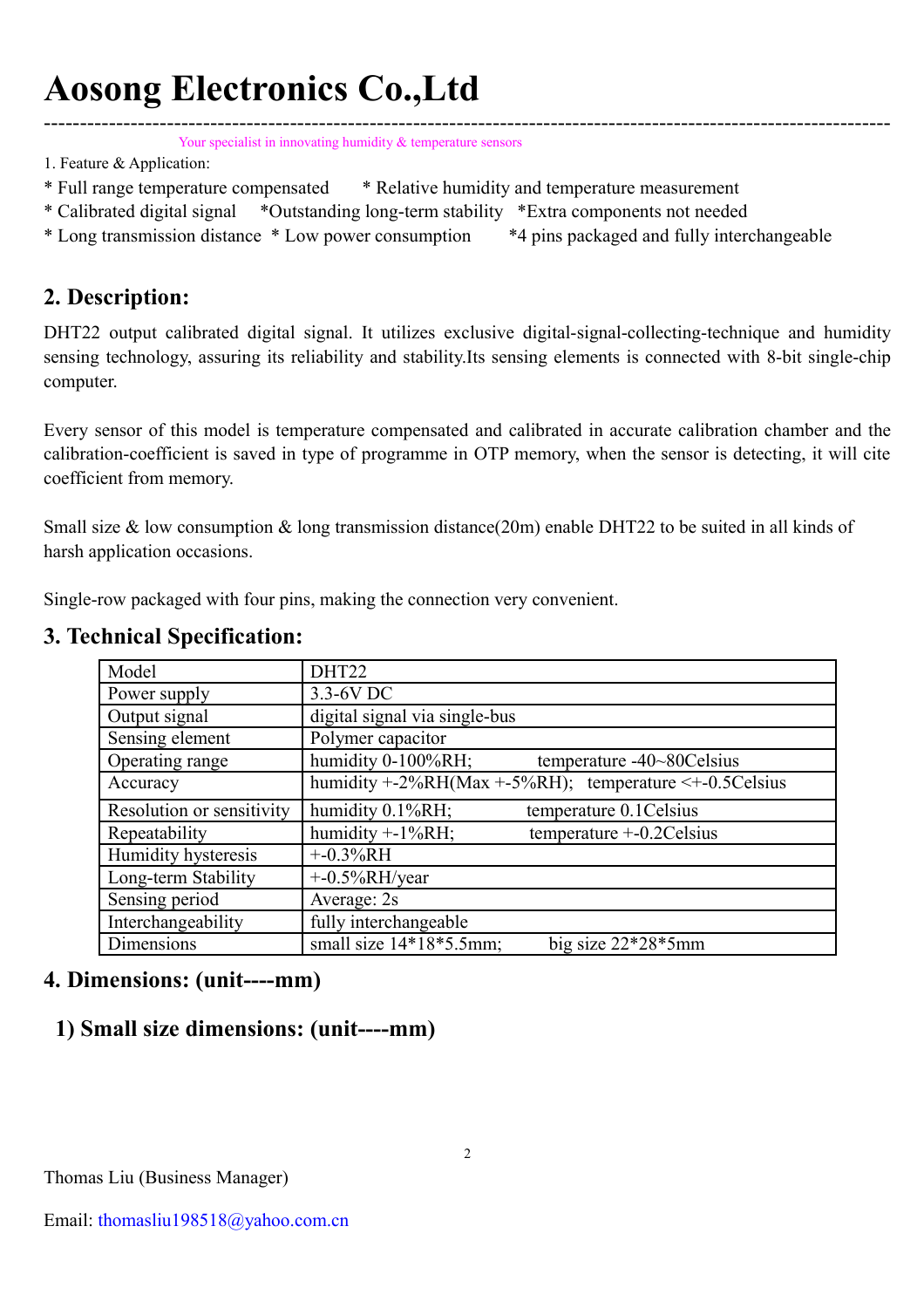--------------------------------------------------------------------------------------------------------------------- Your specialist in innovating humidity & temperature sensors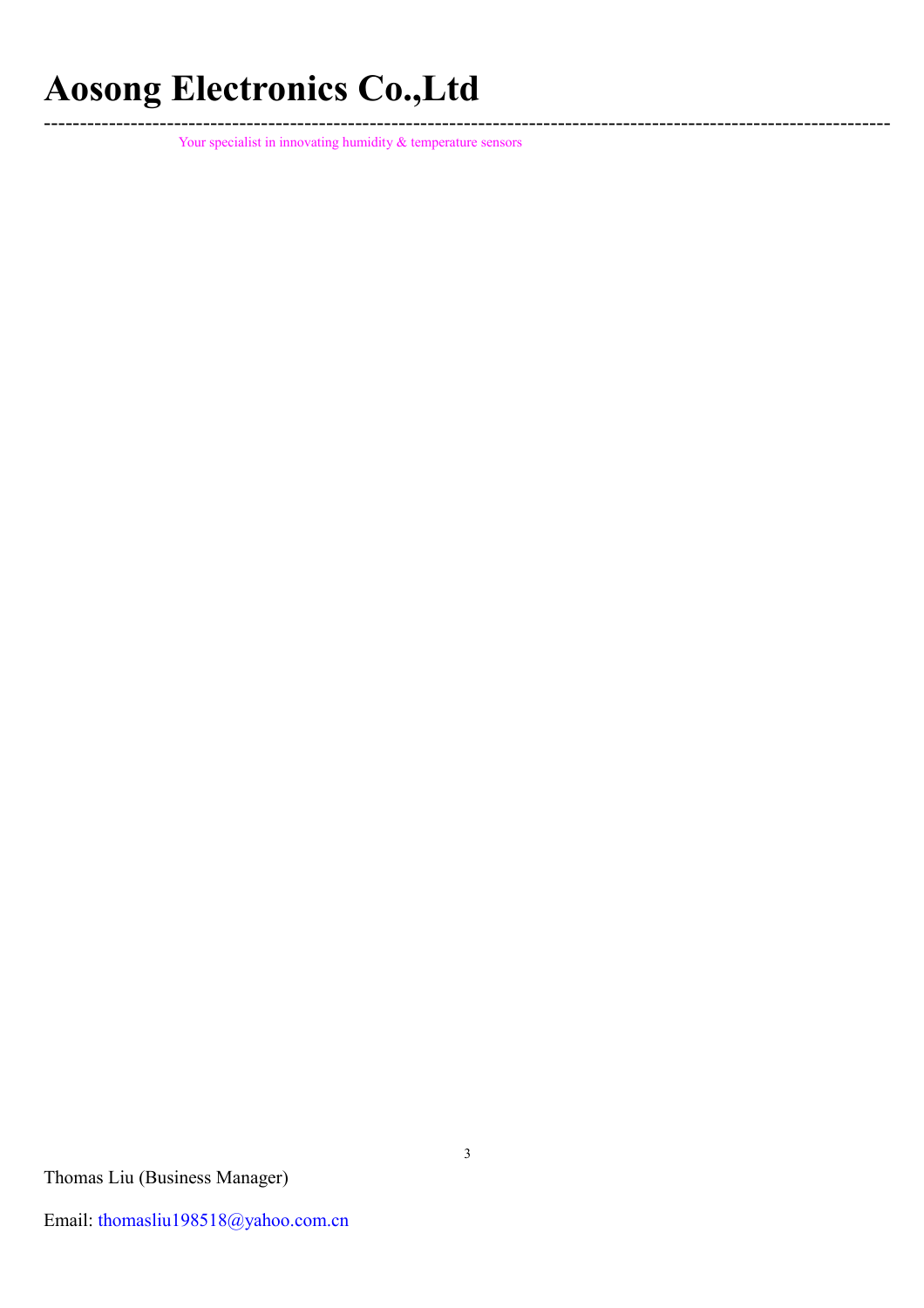--------------------------------------------------------------------------------------------------------------------- Your specialist in innovating humidity & temperature sensors



### **Pin sequence number: 1 2 3 4 (from left to right direction).**

| Pin | <b>Function</b>            |
|-----|----------------------------|
|     | <b>VDD----power supply</b> |
|     | DATA--signal               |
|     | <b>NULL</b>                |
|     | <b>GND</b>                 |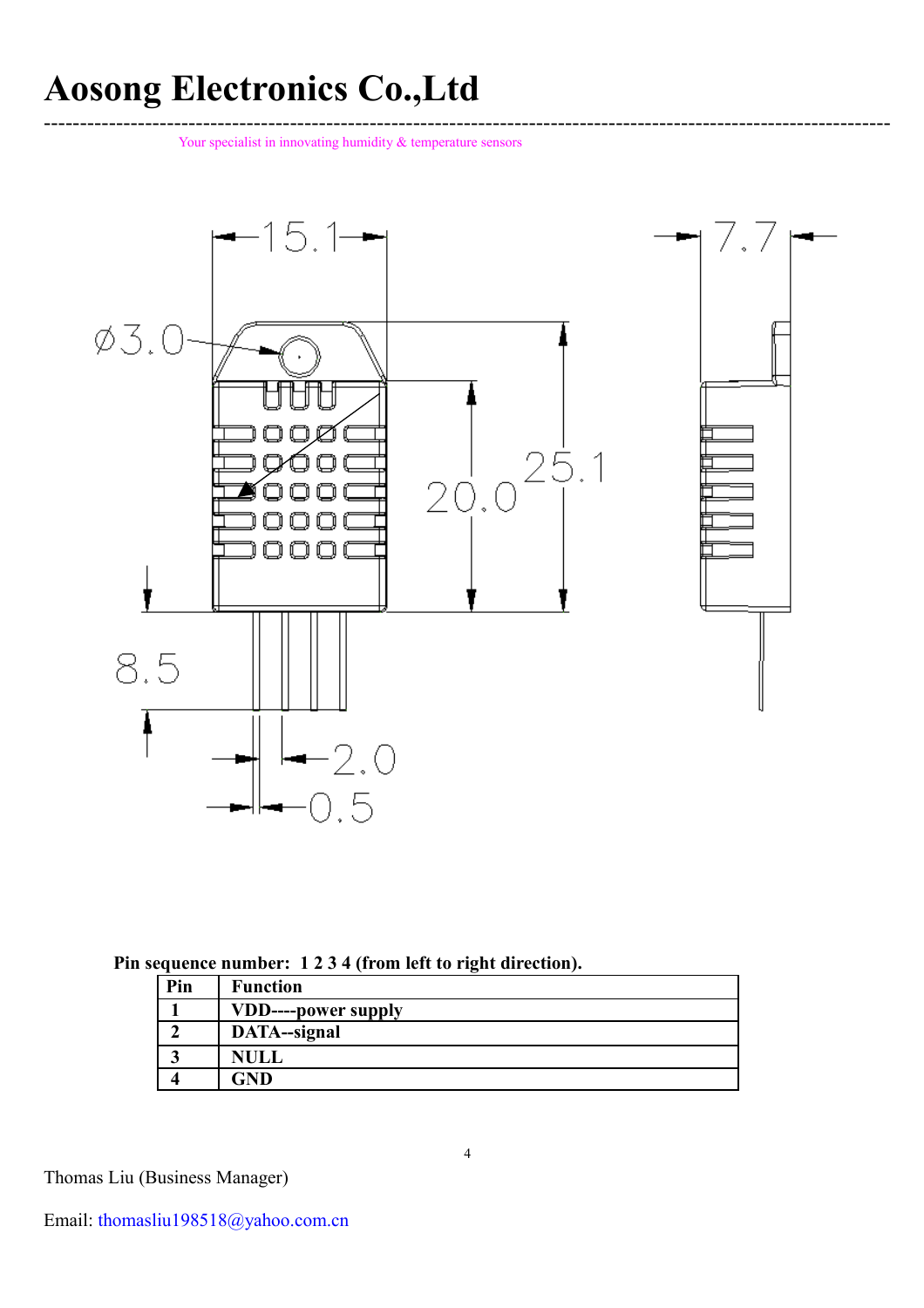--------------------------------------------------------------------------------------------------------------------- Your specialist in innovating humidity & temperature sensors

### **5. Electrical connection diagram:**



 **3Pin---NC, AM2302** is another name for DHT22

### **6. Operating specifications:**

#### **(1) Power and Pins**

Power's voltage should be 3.3-6V DC. When power is supplied to sensor, don't send any instruction to the sensor within one second to pass unstable status. One capacitor valued 100nF can be added between VDD and GND for wave filtering.

#### **(2) Communication and signal**

Single-bus data is used for communication between MCU and DHT22, it costs 5mS for single time communication.

Data is comprised of integral and decimal part, the following is the formula for data.

DHT22 send out higher data bit firstly!

 DATA=8 bit integral RH data+8 bit decimal RH data+8 bit integral T data+8 bit decimal T data+8 bit check-sum If the data transmission is right, check-sum should be the last 8 bit of "8 bit integral RH data+8 bit decimal RH data+8 bit integral T data+8 bit decimal T data".

When MCU send start signal, DHT22 change from low-power-consumption-mode to running-mode. When MCU finishs sending the start signal, DHT22 will send response signal of 40-bit data that reflect the relative humidity

5

Thomas Liu (Business Manager)

Email: [thomasliu198518@yahoo.com.cn](mailto:thomasliu198518@yahoo.com.cn)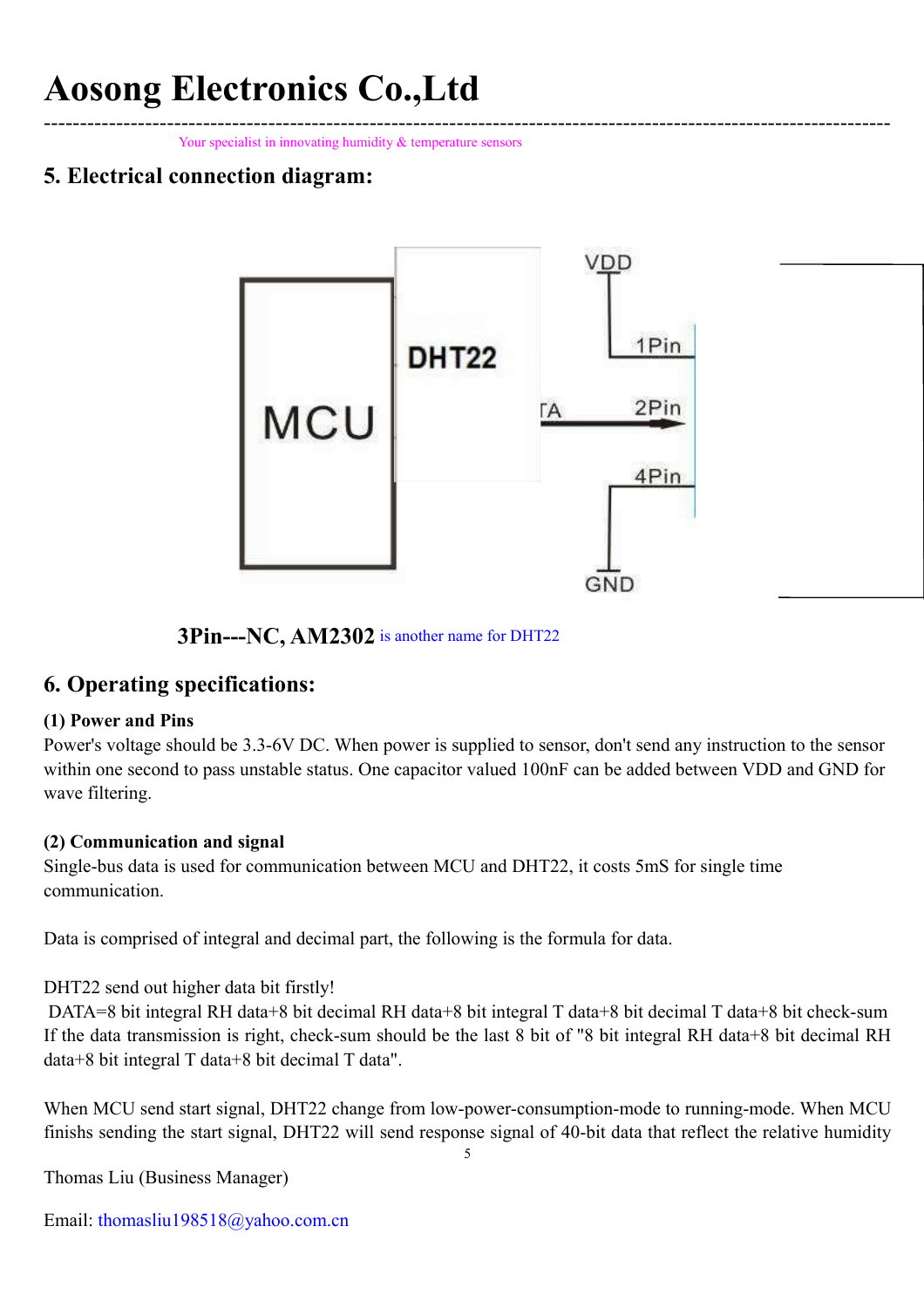#### --------------------------------------------------------------------------------------------------------------------- Your specialist in innovating humidity & temperature sensors

and temperature information to MCU. Without start signal from MCU, DHT22 will not give response signal to MCU. One start signal for one time's response data that reflect the relative humidity and temperature information from DHT22. DHT22 will change to low-power-consumption-mode when data collecting finish if it don't receive start signal from MCU again.

1) Check bellow picture for overall communication process:



#### 2) Step 1: MCU send out start signal to DHT22

 Data-bus's free status is high voltage level. When communication between MCU and DHT22 begin, program of MCU will transform data-bus's voltage level from high to low level and this process must beyond at least 1ms to ensure DHT22 could detect MCU's signal, then MCU will wait 20-40us for DHT22's response.

Check bellow picture for step 1: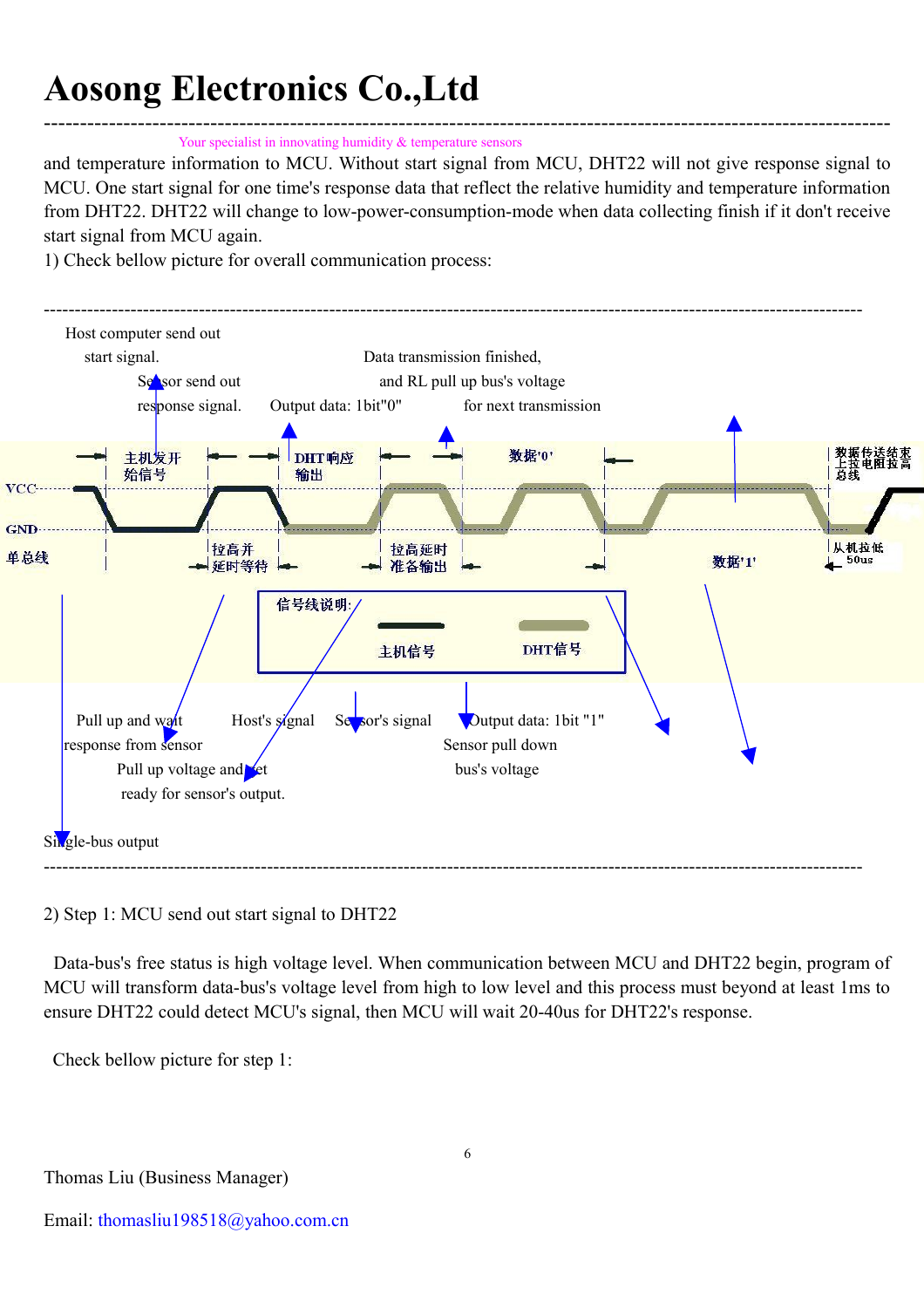



Step 2: DHT22 send response signal to MCU

 When DHT22 detect the start signal, DHT22 will send out low-voltage-level signal and this signal last 80us as response signal, then program of DHT22 transform data-bus's voltage level from low to high level and last 80us for DHT22's preparation to send data.

Check bellow picture for step 2:

Thomas Liu (Business Manager)

Email: [thomasliu198518@yahoo.com.cn](mailto:thomasliu198518@yahoo.com.cn)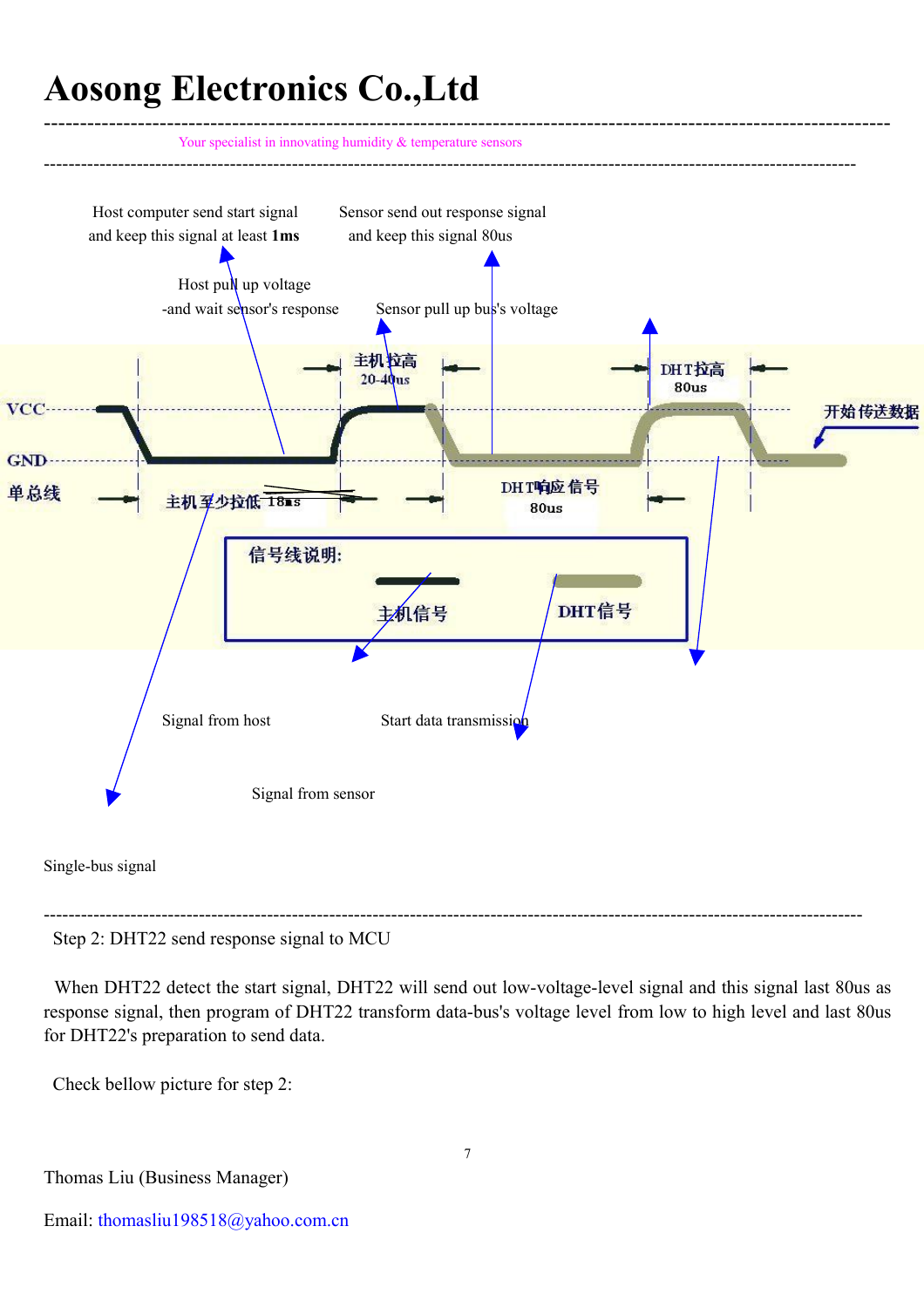--------------------------------------------------------------------------------------------------------------------- Your specialist in innovating humidity & temperature sensors



#### Step 3: DHT22 send data to MCU

 When DHT22 is sending data to MCU, every bit's transmission begin with low-voltage-level that last 50us, the following high-voltage-level signal's length decide the bit is "1" or "0".

Check bellow picture for step 3: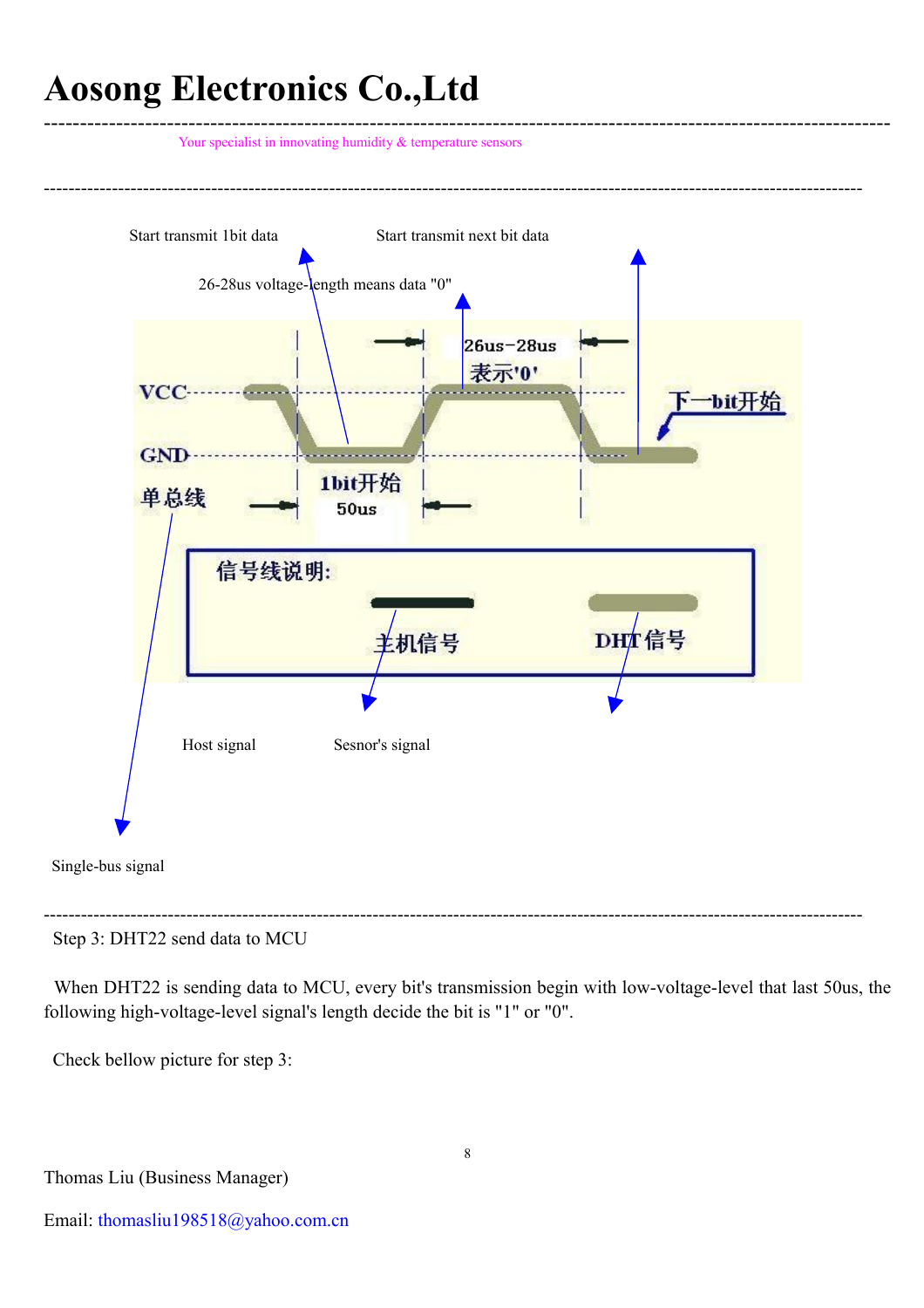--------------------------------------------------------------------------------------------------------------------- Your specialist in innovating humidity & temperature sensors



------------------------------------------------------------------------------------------------------------------------------------

Single-bus signal

 If signal from DHT22 is always high-voltage-level, it means DHT22 is not working properly, please check the electrical connection status.

----------------------------------------------------------------------------------------------------------

### **7. Electrical Characteristics:**

| Item           | Condition | Min | Typical | Max | Jnit   |
|----------------|-----------|-----|---------|-----|--------|
| Power supply   | DC        | 3.3 |         |     |        |
| Current supply | Measuring |     |         |     | mA     |
|                | Stand-by  | 40  | Null    | 50  | uA     |
| Collecting     | Second    |     |         |     | Second |
| period         |           |     |         |     |        |

\*Collecting period should be : >2 second.